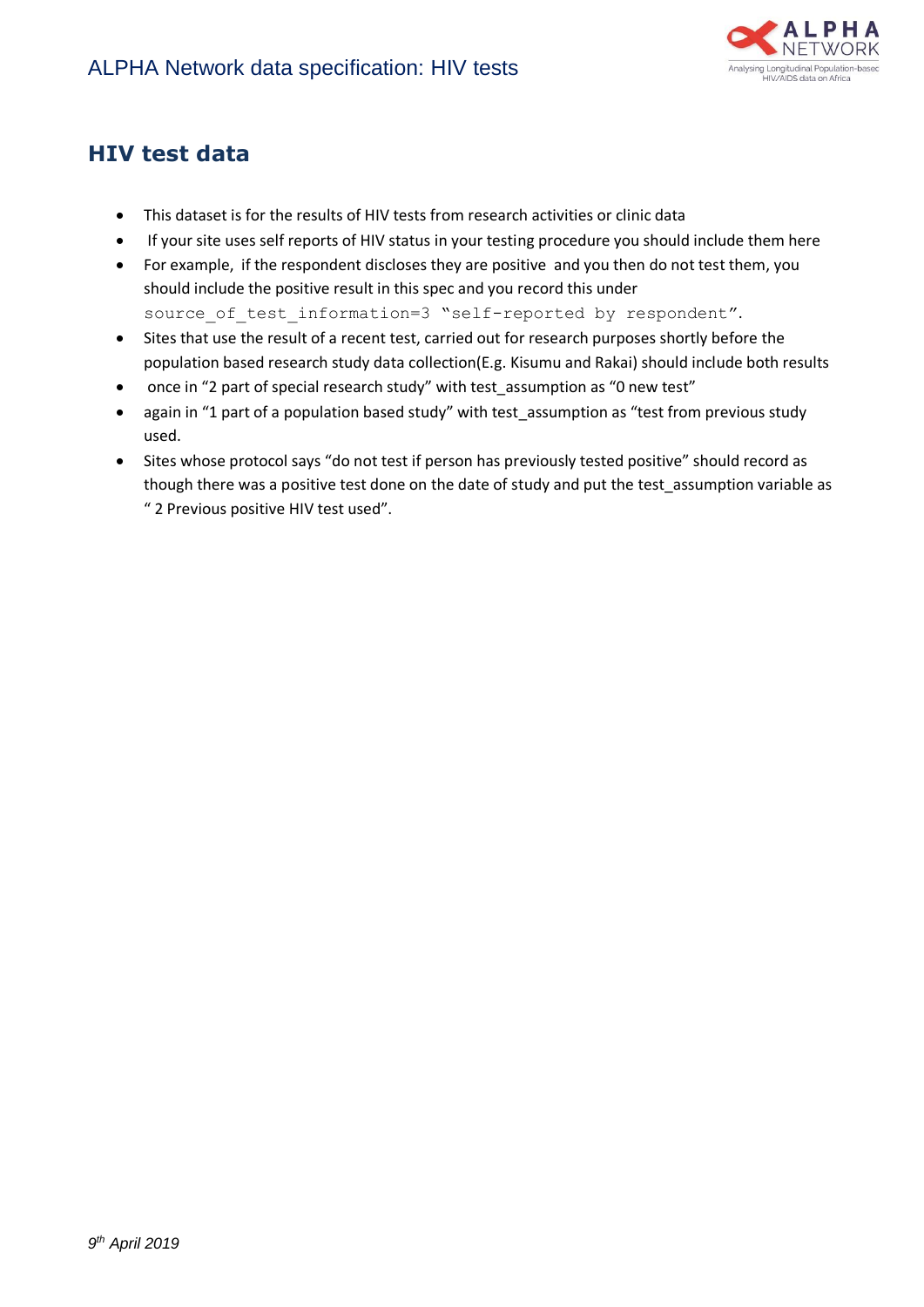

| Variable name              | <b>Description</b>                                                                                                                       | <b>Type</b>         | Coding                                                                                                                                                                                                                                                                        | <b>Notes</b>                                                                                                                                                                                                                                                                                                                                                                                                                                                         |
|----------------------------|------------------------------------------------------------------------------------------------------------------------------------------|---------------------|-------------------------------------------------------------------------------------------------------------------------------------------------------------------------------------------------------------------------------------------------------------------------------|----------------------------------------------------------------------------------------------------------------------------------------------------------------------------------------------------------------------------------------------------------------------------------------------------------------------------------------------------------------------------------------------------------------------------------------------------------------------|
| idno                       | Person ID number                                                                                                                         | string              | site specific                                                                                                                                                                                                                                                                 | Numeric IDs long integer format, unique for an individual                                                                                                                                                                                                                                                                                                                                                                                                            |
| study_name                 | Name of your study field site                                                                                                            | string              | site specific                                                                                                                                                                                                                                                                 | Character – please be consistent across data sets                                                                                                                                                                                                                                                                                                                                                                                                                    |
| test_report_date           | Date HIV test was reported                                                                                                               | numeric<br>(double) | in Stata format                                                                                                                                                                                                                                                               |                                                                                                                                                                                                                                                                                                                                                                                                                                                                      |
| hiv test date              | Date HIV test was carried out                                                                                                            | numeric<br>(double) | in Stata format                                                                                                                                                                                                                                                               | If test carried out in survey or study clinic date will be<br>known exactly, if retrospectively reported by respondent<br>may be approximated to mid-month or mid-year                                                                                                                                                                                                                                                                                               |
| hiv test result            | HIV test result                                                                                                                          | numeric             | 0 negative<br>1 positive<br>2 indeterminate<br>3 not reported                                                                                                                                                                                                                 | indeterminate means test was part of study, but results<br>were inconclusive; not reported means that participant<br>said they had an HIV test outside of study setting but did<br>not disclose result in interview. If participant says they<br>do not know test result, code this as not reported, but<br>only if your research study has no record of the result. If<br>result is recorded in research study or clinic data base do<br>not use not reported code. |
| informed_of_result         | whether or not the participant was<br>informed of test result                                                                            | numeric             | 0 <sub>no</sub><br>1 yes<br>8 Don't know/not asked                                                                                                                                                                                                                            | no codes typical for anonymised tests in sero-surveys;<br>yes codes typical for VCT or PICT. It is possible for<br>participant to say they were informed of result, even if<br>they did not want to report it in survey interview.                                                                                                                                                                                                                                   |
| source of test information | Whether the test information comes<br>from your research study, or part of a<br>linked clinical record or self reported by<br>respondent | numeric             | part of a population based study<br>2. part of a special research study<br>3 clinical record- HIV clinic<br>4 self-reported by respondent<br>5 report by proxy respondent at VA<br>6 clinical record- walk in VCT<br>7 clinical record- PMTCT/ANC<br>8 clinical record- other | to distinguish between routine tests in surveys, extra<br>tests in study clinics with results directly recorded in<br>study data base, self disclosed results and results from<br>VA proxy respondents                                                                                                                                                                                                                                                               |